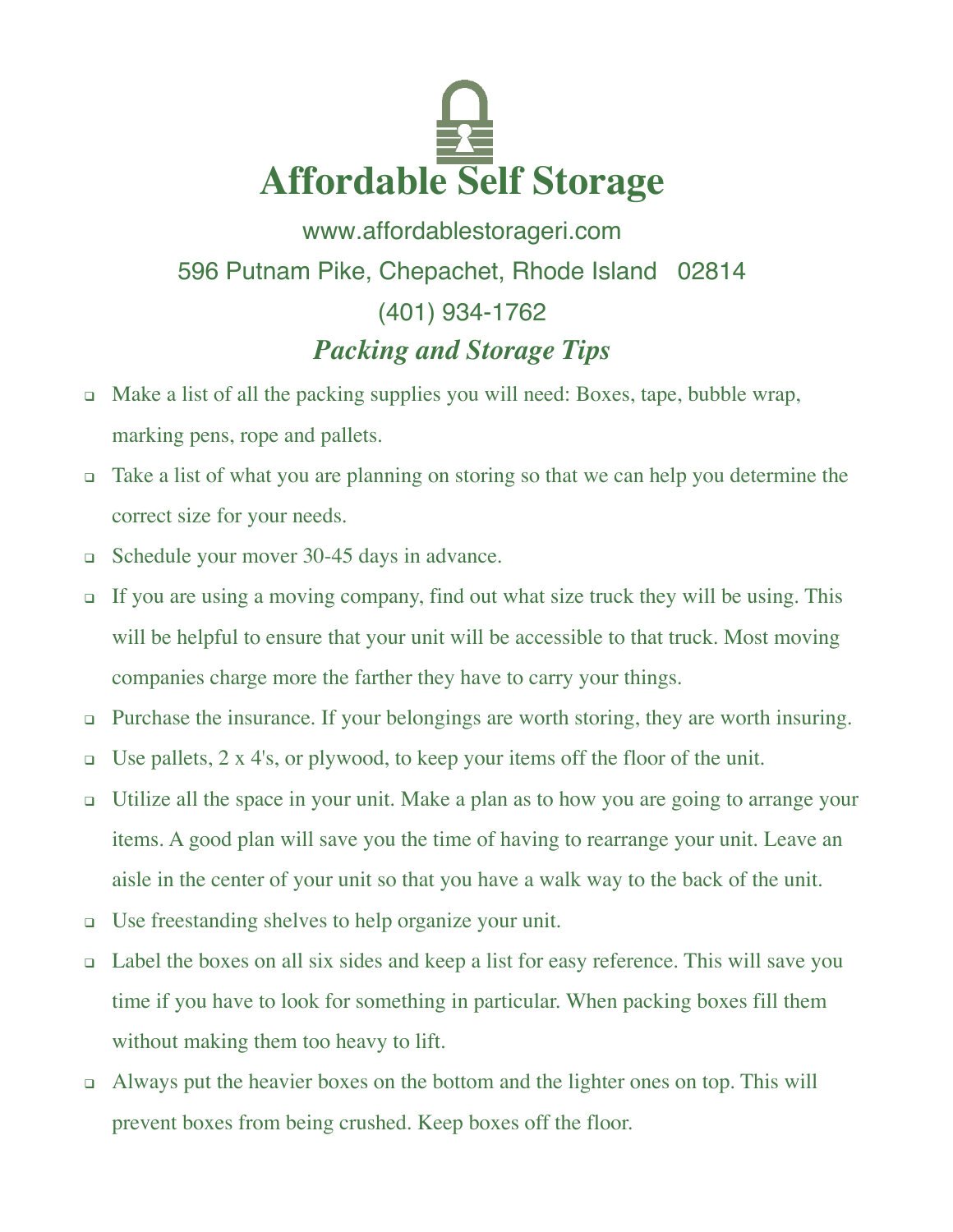- $\Box$  Be sure to store frequently used items at the front of the unit to avoid having to search for them.
- To protect your items cover them with moving pads, sheets, or light blankets.
- Be sure to check your unit once a month.
- Disassemble items such as tables, bed frames, etc. to save space. Wrap and label all pieces for an easier time when you have to reassemble them. Put all hardware in bags and mark the bags accordingly.
- When you disassemble electronics, such as computers, stereos or things that have numerous cords, place small colored stickers on the cord and the same color sticker where the cord goes. This will save you the hassle of trying to figure out what goes where when it comes time to reassemble your electronics. If possible, use the original boxes to store your electronics and other items.
- Make sure that all appliances are clean and dry before storing them. Leave appliances slightly ajar to prevent mildew.
- If it is possible, store couches on end. Stack chairs seat to seat. Use the inside of appliances and drawers to store smaller items. When stacking furniture use paper pads in between the items to avoid scratching.
- Store mirrors and paintings on end, not flat.
- To prevent rusting, rub a small amount of machine oil on metal tools, bicycles, and equipment. Drain and clean all fluids/debris from all equipment before you store them.
- When wrapping collectibles or anything breakable, tape it after you wrap it. This should avoid mistaking them for excess paper to fill the box. Use bubble wrap or unprinted paper to wrap breakables. Group similar items together and mark the boxes accordingly.
- Clothing and draperies should be stored in wardrobe boxes, and/or on hangers to retain their original shapes.